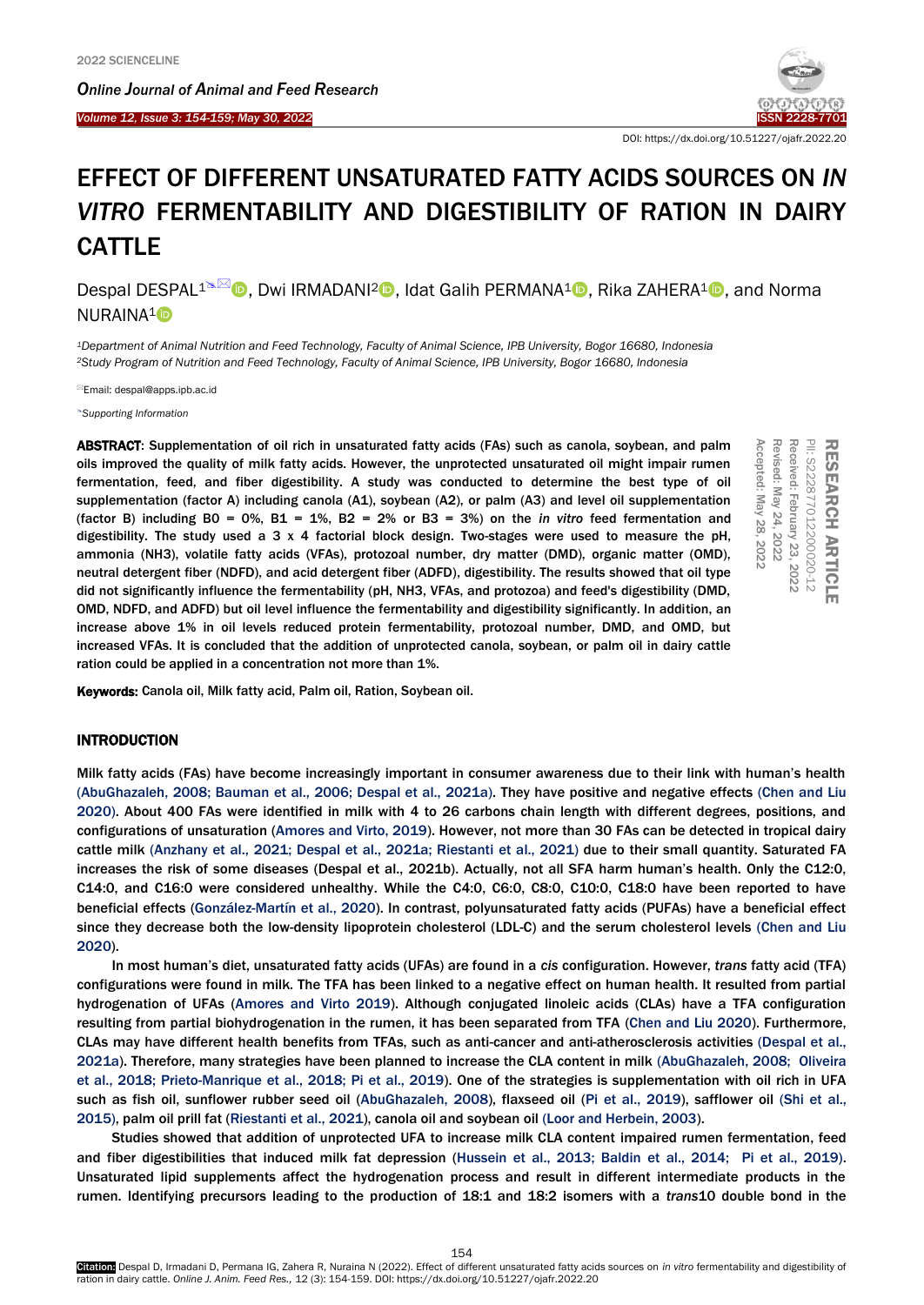rumen is of interest because they depress milk fat synthesis [\(Loor and Herbein, 2003\)](#page-5-0). Canola oil contains about 12% αlinolenic acid (omega-3) and 65% oleic acid [\(Ghazani and Marangoni 2016\).](#page-5-0) It contains high *cis*9-18:1, an omega-3. Soybean oil meal contained 10% palmitic acid (16:0), 4% stearic acid (18:0), 18% oleic acid (18:1), 55% linoleic acid (18:2), and 13% linolenic acid (18:3). It also contains high 18:2n-6. Supplementation of fat high in triglyceride-bound 18:2n-6 produced high *trans*11-18:1 and *cis*9, *trans*11-18:2 accumulations that could alter the profiles of intermediates product in the rumen, thereby affecting the amounts available for absorption in the small intestine. Palm oil contained less UFA than soybean and canola oils. It contained 50% SFA (80% palmitic (C16:0), 10% stearic (C18:0) and myristic (C14:0), 40% oleic (C18:1), and 10% polyunsaturated linoleic (C18:2) and linolenic acid (C18:3). However, this oil is more available and affordable to dairy farmers. This study aimed to determine the optimum canola, soybean, and palm oil supplementation level that does not impair the dairy ration's fermentation and digestibility.

# MATERIALS AND METHODS

# Ethical regulation

As a source of inoculant in the *in vitro* study, rumen liquor was collected from two fistulated Holstein Frisian bulls kept in the field of laboratory Dairy Nutrition, Department of Animal Nutrition and Feed Technology, Faculty of Animal Science, IPB University. Licensed veterinarians conducted the surgery for fistula implantation. The surgery- and animal handling and care followed the IPB University Animal Ethics Committee regulation.

# Dairy cattle ration preparations

This experiment's basic dairy cattle ration includes 58.28% Napier grass, 33.62% concentrate, and 8.10% tofu waste. In addition, oils were added at 0% (B0), 1% (B1), 2% (B2), and 3% (B3) of canola, soybean, or palm oils, respectively. The composition of each ration and their nutrient content are shown in Table 1.

| <b>Table 1 - Ingredient and nutrient content of experimental rations</b>                             |                |              |                |           |  |  |  |
|------------------------------------------------------------------------------------------------------|----------------|--------------|----------------|-----------|--|--|--|
|                                                                                                      | <b>Rations</b> |              |                |           |  |  |  |
| <b>Ingredients and Nutrient contents</b>                                                             | <b>BO</b>      | <b>B1</b>    | <b>B2</b>      | <b>B3</b> |  |  |  |
| <b>Ingredients</b>                                                                                   |                |              |                |           |  |  |  |
| Napier grass                                                                                         | 58.28          | 57.7         | 57.14          | 56.58     |  |  |  |
| Concentrate                                                                                          | 33.62          | 33.29        | 33.96          | 32.64     |  |  |  |
| Tofu waste                                                                                           | 8.10           | 8.01         | 7.94           | 7.86      |  |  |  |
| Oils (canola, soybean or palm)                                                                       | $\mathbf 0$    | $\mathbf{1}$ | $\overline{2}$ | 3         |  |  |  |
| <b>Nutrient contents</b>                                                                             |                |              |                |           |  |  |  |
| Ash                                                                                                  | 9.98           | 9.88         | 9.78           | 9.68      |  |  |  |
| Crude protein                                                                                        | 12.03          | 11.91        | 11.79          | 11.67     |  |  |  |
| <b>Ether extract</b>                                                                                 | 2.54           | 3.47         | 4.45           | 5.37      |  |  |  |
| Crude fiber                                                                                          | 22.47          | 22.25        | 22.02          | 21.81     |  |  |  |
| Calcium                                                                                              | 0.667          | 0.660        | 0.653          | 0.646     |  |  |  |
| <b>Phosphorus</b>                                                                                    | 0.481          | 0.476        | 0.471          | 0.467     |  |  |  |
| TDN                                                                                                  | 57.17          | 58.42        | 59.67          | 60.80     |  |  |  |
| TDN = total digestible nutrients, BO, B1, B2, and B3 = ration with addition 0, 1, 2, and 3% of oils. |                |              |                |           |  |  |  |

# Fermentability measurement

Two fistulated Holstein Frisian dairy bulls breed were used as an inoculant source. The rumen liquid was taken in the morning before feeding by filtering the content with two-fold cheese cloths. It was then kept in a warm container and transported into the laboratory. Feeds fermentability measurements were conducted following Tilley and Terry's first stage [\(Tilley and Terry, 1963\).](#page-5-0) First, the 0.5 g sample was placed in a 100 ml fermentor tube, and 40 ml McDougall buffer and 10 ml rumen liquid were added. The tube was then aerated with  $CO<sub>2</sub>$  for 30 seconds to build an anaerobic condition, closed with ventilated rubber stopper, and placed in a 39oC water shaker bath. The fermentation lasted for 4 hours and was stopped by adding two drops of saturated HgCl<sub>2</sub>. Afterwards, the tube was centrifuged at 3000 rpm for 15 minutes, and then the supernatant was collected and stored chills until observation of fermentability parameters. The fermentability parameters including pH, ammonia (NH3), and volatile fatty acid (VFA) concentrations were observed. The pH was measured using the Hanna HI98191 pH meter. Ammonia was measured using the Conway method, while VFA was measured using the steam distillation method.

# Digestibility measurement

Digestibility measurement was conducted following a two-stage method [\(Tilley and Terry, 1963\).](#page-5-0) The first is fermentative digestion, which followed a procedure similar to the fermentability measurement above but lasted 48 hours. After cancelling the fermentation activity, the tube was centrifuged at 3000 rpm for 15 minutes and the supernatant was removed. In the second stage, 50 ml 2% HCI-pepsin was added to the tube and incubated aerobically in a 39°C shaker water bath for 48 hours. Afterwards, the tube was filtered with a predetermined weight of Whatman paper no 41. The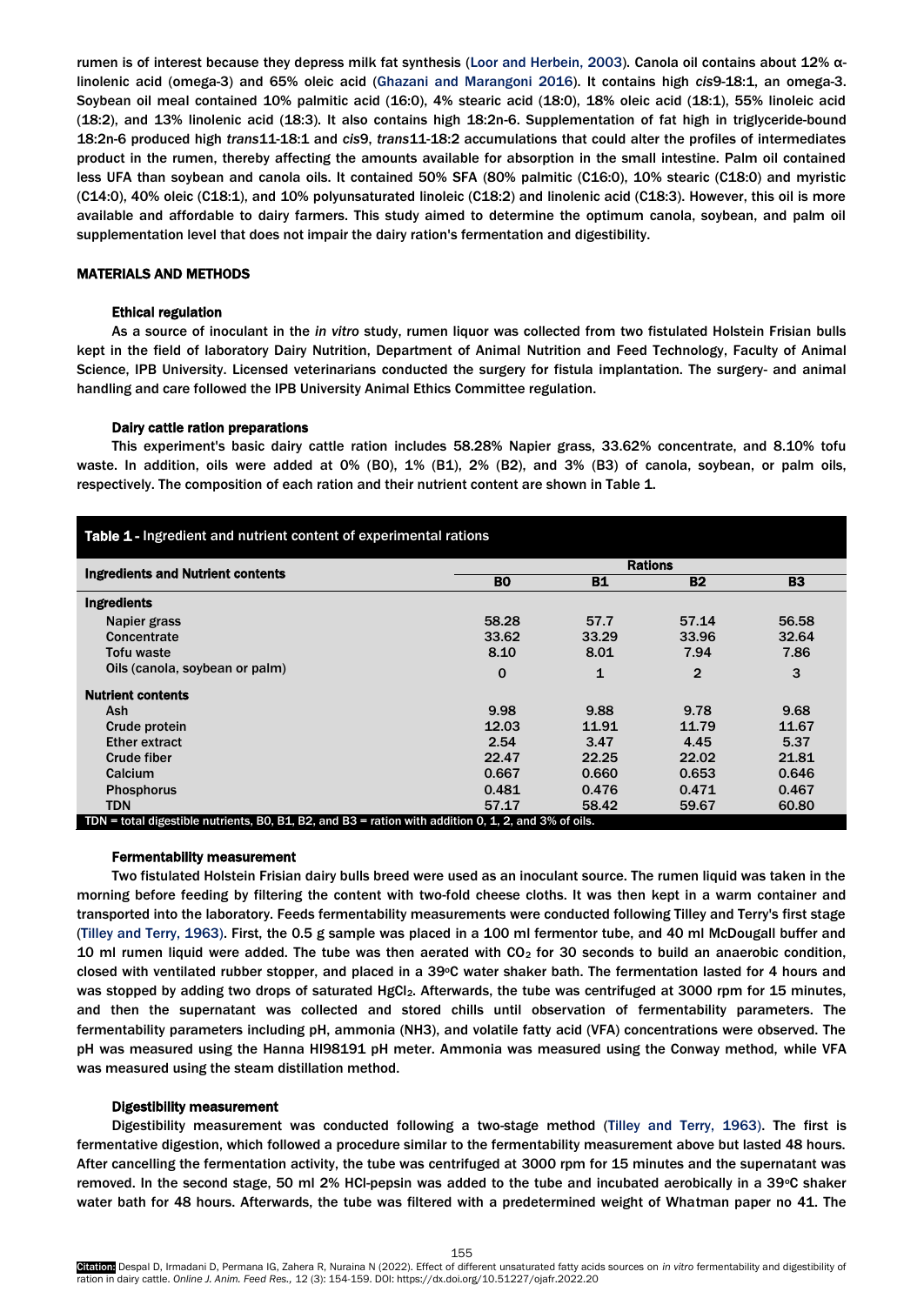residue was dried at 60°C oven for 48 hours. Part of the residue was used for NDF and ADF analysis, and the rest was dried in a 105°C oven to determine dry matter (DM) residue. Incineration was then carried out in a 600°C oven for 6 hours to determine ash residue. NDF and ADF feed and residues were determined using fiber analyzer ANKOM 200. The measurement followed the AOCS standard procedure Ba 6a-05 [\(AOCS, 2005\).](#page-5-0) The digestibility of DM, OM, NDF, and ADF was calculated by subtracting the residue from the sample and expressed as percentages.

# Study design and data analysis

The experiment used a 3 x 4 factorial block design with four replications. Factor A is oil types consisting of A1 = canola oil,  $A2$  = soybean oil, and  $A3$  = palm oil. Factor B is oil supplementation levels consisting of B0 = 0%, B1 = 1%, B2 = 2% and B3 = 3%. The SPSS version 20 was adopted for data analysis using analysis of variance (ANOVA) followed by the Tukey test from SPSS version 20 [\(Steel and Torrie, 1980\).](#page-5-0)

# RESULTS AND DISCUSSION

# Feed fermentability

Feed fermentability that measured from pH, ammonia (NH3), and VFA parameters is shown in Table 2. The results showed that oil type did not significantly influence fermentability, but its level influenced the ammonia and VFA concentrations as well as the number of protozoa. Moreover, addition of oil significantly (P<0.05) reduced the ammonia concentration and protozoal number, but increased VFA concentration significantly (P<0.05). The pH value in ranges 6.25 to 7.3 was considered to be suitable for rumen microbial growth [\(Satter and Slyter, 1974\).](#page-5-0) The normal pH value was found in this study due to the forage was used as the main composition in the ration. The addition of oils slightly reduced the pH from 7.02 to 6.7. [Riestanti et al.](#page-5-0) (2020) reported consistent results, but [Pi et al. \(2019\)](#page-5-0) showed higher results. The difference in the pH between the two studies is attributed to the ration and oils type used.

| Table 2. Fermentability of feeds as the impact of different types and levels of oil supplementation                                                                                                                                                                                                                                  |                |                  |                 |                  |                              |  |  |  |
|--------------------------------------------------------------------------------------------------------------------------------------------------------------------------------------------------------------------------------------------------------------------------------------------------------------------------------------|----------------|------------------|-----------------|------------------|------------------------------|--|--|--|
| <b>Items</b>                                                                                                                                                                                                                                                                                                                         | <b>Levels</b>  | Canola           | Soybean         | Palm             | Average                      |  |  |  |
|                                                                                                                                                                                                                                                                                                                                      | 0              | $7.02 \pm 0.30$  | $7.02 \pm 0.30$ | $7.02 \pm 0.30$  | 7.02±0.30                    |  |  |  |
|                                                                                                                                                                                                                                                                                                                                      | 1              | $6.66 \pm 0.27$  | $6.69 + 0.26$   | $6.60 \pm 0.28$  | $6.65 \pm 0.05$              |  |  |  |
| pH                                                                                                                                                                                                                                                                                                                                   | 2              | $6.65 \pm 0.36$  | $6.80 \pm 0.27$ | $6.75 \pm 0.40$  | $6.73{\pm}0.09$              |  |  |  |
|                                                                                                                                                                                                                                                                                                                                      | 3              | $6.70 \pm 0.27$  | $6.80 \pm 0.27$ | $6.74 \pm 0.25$  | $6.75 \pm 0.06$              |  |  |  |
|                                                                                                                                                                                                                                                                                                                                      | Average        | $6.76 \pm 0.18$  | $6.83{\pm}0.14$ | $6.78 + 0.18$    |                              |  |  |  |
|                                                                                                                                                                                                                                                                                                                                      | 0              | $6.51 \pm 1.03$  | $6.51 \pm 1.03$ | $6.51 \pm 1.03$  | $6.51 \pm 1.03$ a            |  |  |  |
|                                                                                                                                                                                                                                                                                                                                      | 1              | $3.75 \pm 0.34$  | $3.75 + 1.03$   | $4.32 \pm 0.53$  | $3.94 \pm 0.33$ <sup>b</sup> |  |  |  |
| $NH3$ (mM)                                                                                                                                                                                                                                                                                                                           | 2              | $3.30 + 0.20$    | $4.43 \pm 0.36$ | $3.86 \pm 0.40$  | 3.86±0.57 <sup>b</sup>       |  |  |  |
|                                                                                                                                                                                                                                                                                                                                      | 3              | $3.53 + 0.86$    | $4.66 + 1.61$   | $3.97 \pm 0.52$  | $4.05 \pm 0.57$ <sup>b</sup> |  |  |  |
|                                                                                                                                                                                                                                                                                                                                      | Average        | $4.28 + 1.51$    | $4.84 \pm 1.19$ | $4.67 + 1.25$    |                              |  |  |  |
|                                                                                                                                                                                                                                                                                                                                      | 0              | 68.11±3.29       | 68.11±3.29      | 68.11±3.29       | 68.11±3.29 <sup>b</sup>      |  |  |  |
|                                                                                                                                                                                                                                                                                                                                      | 1              | $105.1 \pm 28.6$ | 92.16±6.47      | $140.3 \pm 70.5$ | $112.5 + 24.9$ ab            |  |  |  |
| VFA (mM)                                                                                                                                                                                                                                                                                                                             | $\overline{2}$ | 145.6±35.1       | $130.7 + 22.0$  | $152.9 + 52.8$   | $143.0 \pm 11.3$ a           |  |  |  |
|                                                                                                                                                                                                                                                                                                                                      | 3              | 138.6±53.1       | 138.2±24.0      | $162.0 \pm 33.4$ | $146.2 \pm 13.6^a$           |  |  |  |
|                                                                                                                                                                                                                                                                                                                                      | Average        | $114.4 \pm 35.5$ | $107.3 + 33.0$  | $130.8 + 42.8$   |                              |  |  |  |
|                                                                                                                                                                                                                                                                                                                                      | 0              | $6.63 + 0.10$    | $6.63{\pm}0.10$ | $6.63{\pm}0.10$  | $6.63{\pm}0.10^{\text{a}}$   |  |  |  |
|                                                                                                                                                                                                                                                                                                                                      | 1              | $6.32{\pm}0.38$  | $6.49{\pm}0.08$ | $6.52 \pm 0.06$  | $6.44 \pm 0.11$ <sup>b</sup> |  |  |  |
| Protozoa (log/ml)                                                                                                                                                                                                                                                                                                                    | $\overline{2}$ | $6.37 \pm 0.02$  | $6.38 + 0.16$   | $6.47 \pm 0.14$  | $6.40 \pm 0.06$ bc           |  |  |  |
|                                                                                                                                                                                                                                                                                                                                      | 3              | $6.25 \pm 0.02$  | $6.26 \pm 0.10$ | $6.19 + 0.05$    | $6.23 \pm 0.05$ c            |  |  |  |
|                                                                                                                                                                                                                                                                                                                                      | Average        | $6.40 \pm 0.17$  | $6.44 \pm 0.16$ | $6.46 \pm 0.19$  |                              |  |  |  |
| $NH3$ = ammonia, VFA = volatile fatty acids, different superscript at different rows in the same parameter, expressed a significantly different<br>(P<0.01) between the level of oils. The different superscripts at the different columns in the same parameters expressed a significantly<br>different (P<0.05) between oil types. |                |                  |                 |                  |                              |  |  |  |

The addition of oils at 1% reduced ammonia concentration to 4 mM. However, the concentration was still sufficient to support microbial growth [\(Satter and Slyter, 1974\).](#page-5-0) The alteration of rumen fermentation after the addition of unprotected oils was reported by [Pi et al. \(2019\)](#page-5-0). However, the ammonia concentration in their study was higher (8.99 - 9.10 mM after adding 4% rubber seed and flaxseed oils). The higher ammonia concentration reported by [Pi et al. \(2019\)](#page-5-0) is due to the *in vivo* study used. [Riestanti et al. \(2021\)](#page-5-0) reported ammonia concentration in the range of 8 - 10 mM in an *in vitro* study conducted after adding 2 - 6% protected oil. Furthermore, [Jayanegara et al.](#page-5-0) (2021) reported an increasing ammonia concentration after adding 1 - 5% maggot oil, which contained short-medium fatty acids (SMFA). The shortchain fatty acid (SCFA) supplementation effect on rumen fermentation is not well documented. In contrast, medium-chain fatty acids (MCFA) were shown to disrupt rumen metabolism by decreasing the number of protozoa, depressing fiber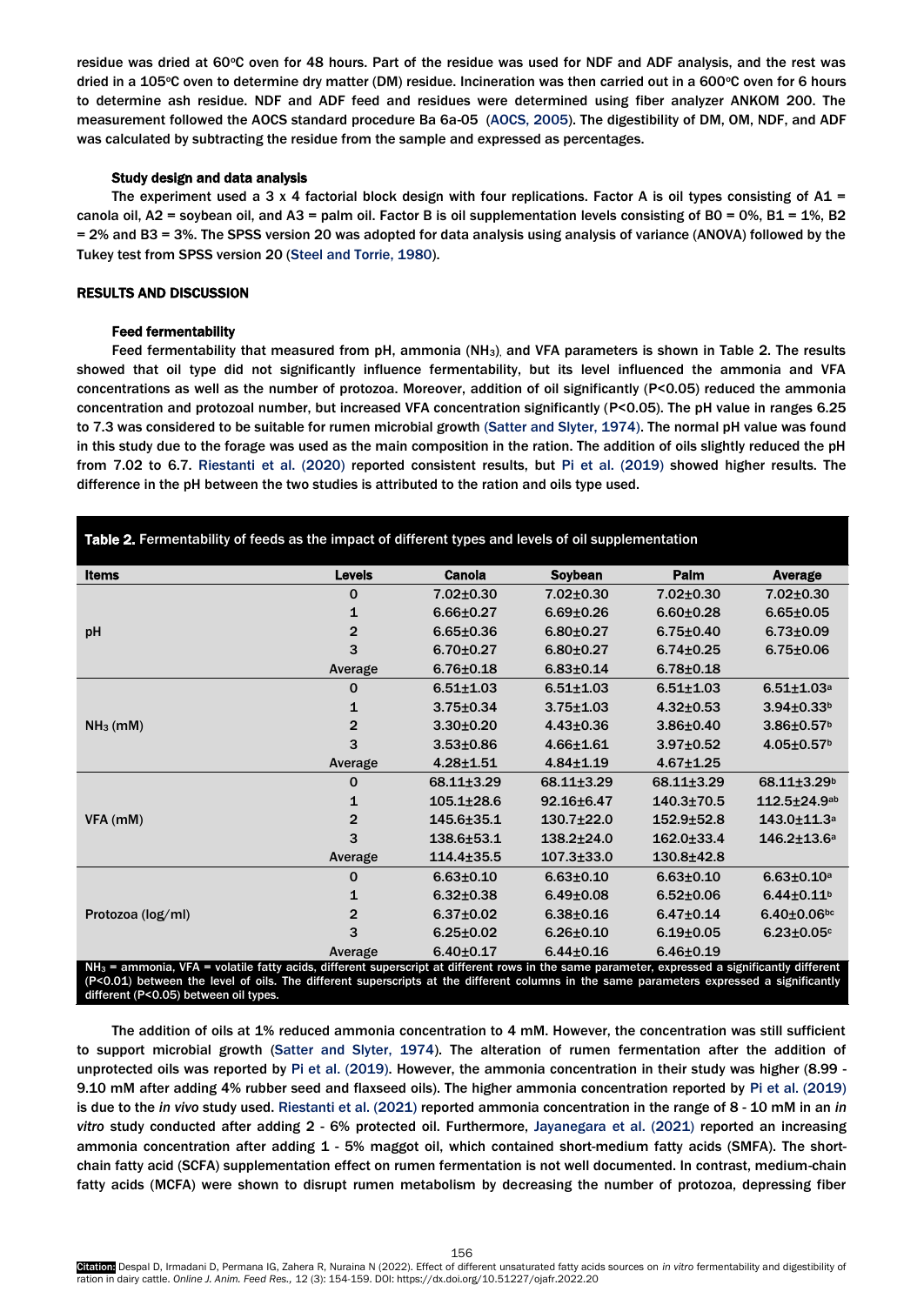degradability [\(Dohme et al., 2004\).](#page-5-0) Also, 4% MCFA supplementation level has been reported to disrupt microbial populations [\(Hristov et al., 2009\).](#page-5-0)

Here, oils addition in a concentration of up to 3% could increase the VFA concentration up to 146 mM which is similar to the *in vitro* study of [Riestanti et al. \(2021\).](#page-5-0) In contrast, [Jayanegara et al.](#page-5-0) (2021) showed no influence of maggot oil supplementation up to 5% on VFA concentration. In the *in vivo* study of [Pi et al. \(2019\),](#page-5-0) it was demonstrated that ammonia and VFA decreased with oil supplementation. The addition of fat in dairy ration to increase the energy content in high producing cattle is commonly conducted to prevent high concentrate usage and milk fat depression [\(Hristov et al.,](#page-5-0) 2009). However, the result varies depending on the saturation of FAs [\(Avila et al., 2000\),](#page-5-0) fat level, and the diet [\(Palmquist](#page-5-0)  [and Jenkins, 1980\).](#page-5-0) 

Protozoal found in this study was 6.23 - 6.63 log/m, and the oil supplementation reduced this number significantly at p<0.05 but still in the normal range of the rumen protozoal population [\(McDonald et al.,](#page-5-0) 2010). This result is similar to [Riestanti et al. \(2021\) and Jayanegara et al. \(2021\)](#page-5-0) who reported a slight increase in the protozoal number as maggot oil level increased. Furthermore, [Jayanegara et al. \(2021\) r](#page-5-0)eported that C12:0 fatty acid (rich in maggot oil) was toxic for methanogens, partially eliminating ciliate protozoa, and depressed fiber fermentation by cellulolytic microbes (Machmüller [et al., 2002\).](#page-5-0)

# Feed digestibility

The digestibility of feed and fiber is shown in Table 3. The DMD and OMD ration found in this experiment was more than 50%, except for the high level of Canola oil supplementation that produced below 50%. However, the DMD and OMD here were lower than the normal ration digestibility for dairy cattle (67 - 71%[\) \(Zahera et al.,](#page-5-0) 2015; Hasanah et al., 2017) and dairy goat's ration (60 - 65%) [\(Despal et al., 2017\).](#page-5-0) Moreover, low DMD and OMD were due to the addition of oil [\(Riestanti et al., 2021\)](#page-5-0) and the *in vitro* method used in the assessment. According to the *in vivo* conditions, lower digestibility means higher nutrient excess to the environment.

| Table 3 - Digestibility of feeds as an impact of different types and levels of oil supplementation |                |                                                                                                                                               |                  |                  |                         |  |  |  |
|----------------------------------------------------------------------------------------------------|----------------|-----------------------------------------------------------------------------------------------------------------------------------------------|------------------|------------------|-------------------------|--|--|--|
| <b>Items</b>                                                                                       | Level          | Canola                                                                                                                                        | Soybean          | Palm             | Average                 |  |  |  |
| <b>DMD</b>                                                                                         | $\mathbf 0$    | 63.55±4.13                                                                                                                                    | 63.55±4.13       | 63.55±4.13       | 63.55±0.00 <sup>a</sup> |  |  |  |
|                                                                                                    | 1              | $59.30 \pm 1.33$                                                                                                                              | 61.08±3.67       | 54.0 6±11.44     | 58.15±3.65ab            |  |  |  |
|                                                                                                    | $\overline{2}$ | 54.05±6.90                                                                                                                                    | 60.57±4.12       | 56.12±4.64       | 56.91±3.34ab            |  |  |  |
|                                                                                                    | 3              | 48.67±12.1                                                                                                                                    | $53.33 \pm 2.06$ | 60.62±3.36       | 54.21±6.03 <sup>b</sup> |  |  |  |
|                                                                                                    | Average        | 56.40±6.46                                                                                                                                    | 59.64±4.40       | 58.59±4.30       |                         |  |  |  |
| <b>OMD</b>                                                                                         | $\mathbf 0$    | 62.32+2.49                                                                                                                                    | 62.32+2.49       | $62.32 + 2.49$   | 62.32±0.00 <sup>a</sup> |  |  |  |
|                                                                                                    | 1              | 58.07±0.88                                                                                                                                    | 59.76±1.84       | 60.16±5.98       | 59.33±1.12ab            |  |  |  |
|                                                                                                    | $\overline{2}$ | 51.85±7.77                                                                                                                                    | $56.34 \pm 2.26$ | $57.29 \pm 6.94$ | 55.16±2.91bc            |  |  |  |
|                                                                                                    | 3              | 45.29±12.0                                                                                                                                    | 50.76±3.27       | $56.01 \pm 3.27$ | 50.69±5.37c             |  |  |  |
|                                                                                                    | Average        | 54.39±7.44                                                                                                                                    | $57.3 + 5$       | $58.95 \pm 2.85$ |                         |  |  |  |
| <b>NDFD</b>                                                                                        | $\mathbf 0$    | 64.41+6.44                                                                                                                                    | 64.41+6.44       | 64.41+6.44       | 64.41±6.44              |  |  |  |
|                                                                                                    | 1              | $52.50 \pm 13.7$                                                                                                                              | 58.53±4.46       | $59.35 \pm 5.66$ | 56.79±3.75              |  |  |  |
|                                                                                                    | 2              | 58.87±7.16                                                                                                                                    | 56.75±8.22       | $60.00 \pm 5.49$ | 58.54±1.66              |  |  |  |
|                                                                                                    | 3              | 55.38±6.34                                                                                                                                    | $60.31 \pm 5.63$ | 57.02±8.70       | $57.57 + 2.51$          |  |  |  |
|                                                                                                    | Average        | 57.79±5.13                                                                                                                                    | 60.00±3.28       | 60.20±3.09       |                         |  |  |  |
| <b>ADFD</b>                                                                                        | $\mathbf 0$    | $50.70 + 11.4$                                                                                                                                | $50.70 \pm 11.4$ | $50.70 \pm 11.4$ | $50.70 \pm 11.4$        |  |  |  |
|                                                                                                    | 1              | 37.41+19.1                                                                                                                                    | 45.88±8.58       | 43.06±12.2       | 42.12±4.31              |  |  |  |
|                                                                                                    | $\overline{2}$ | 46.66±16.9                                                                                                                                    | $42.73 + 13.8$   | $43.94 \pm 11.6$ | 44.45±2.02              |  |  |  |
|                                                                                                    | 3              | $40.01 \pm 11.8$                                                                                                                              | $45.64 \pm 11.8$ | 42.86±14.6       | 42.84±2.82              |  |  |  |
|                                                                                                    | Average        | 43.70±6.09                                                                                                                                    | 46.24±3.31       | $45.14 \pm 3.74$ |                         |  |  |  |
|                                                                                                    |                | DMD = dry matter digestibility, OMD = organic matter digestibility, NDFD = neutral detergent fiber digestibility, ADFD = acid detergent fiber |                  |                  |                         |  |  |  |

estibility. Different superscripts at different rows in the same parameter expressed a significantly different (P<0.01) between the level of oils. The different superscripts at the different columns in the same parameters expressed a significantly different (P<0.05) between oil types.

Oil types have no significant effect on digestibility, but their levels affect DMD and OMD. However, fiber digestibility was not significantly reduced. Furthermore, addition of 1% and 2% oils did not significantly reduce OMD and DMD, respectively. The insignificant difference in fiber digestibility is due to the high variation of data shown by the high standard deviations.

The negative effect of fat or oil supplementation on rumen fermentation does not apply to all conditions [\(Palmquist](#page-5-0)  [and Jenkins, 1980\).](#page-5-0) Several reported studies showed decreasing in digestibility coefficient due to fat supplementation (Pi [et al., 2019; Riestanti et al.,](#page-5-0) 2020). It was reported that oil supplementation specifically reduced the fiber digestion due to depression in the cellulolytic bacterial population [\(Riestanti et al.,](#page-5-0) 2021). The addition of oils set in this experiment comprised less than 5% of the total ether extract in the diet. However, the unprotected type of the used oil might impair the rumen fermentation.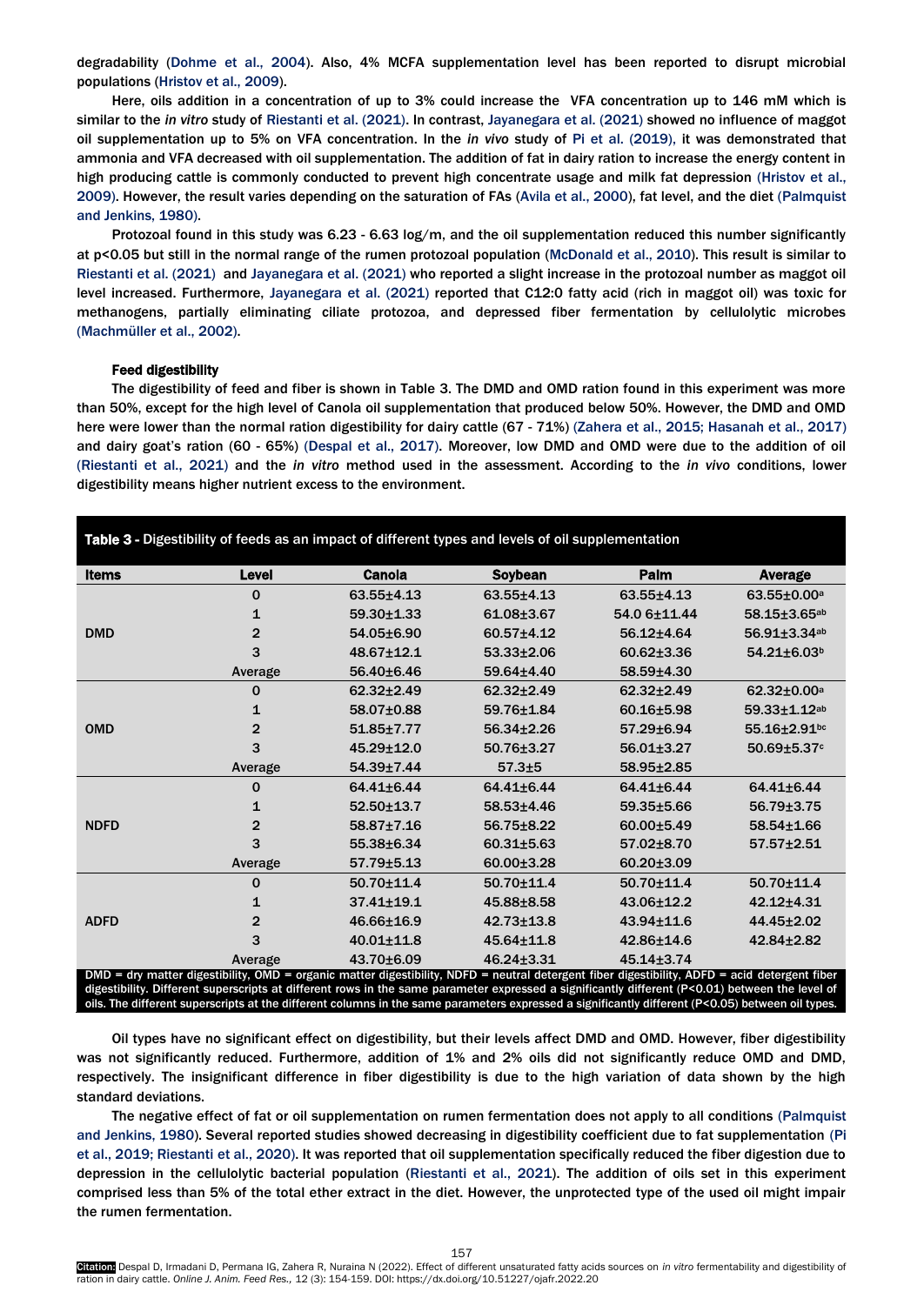<span id="page-4-0"></span>Furthermore, the oil's energy supplemented did not compensate for the declination of digestibility. It might be caused by the *in vitro* method that did not measure post ruminal digestibility [\(Tilley and Terry, 1963\).](#page-5-0) Many studies also compared the different effects of the *in vitro* and *in vivo* oil and fat supplementation on digestibility [\(Riestanti et al., 2020;](#page-5-0)  [Riestanti et al.,](#page-5-0) 2021). In the *in vivo* study, the dependency of ruminants on non-glucose metabolites for energy metabolism explains these results. In lactating cattle, daily FA output in the milk might exceed daily intake [\(Palmquist](#page-5-0)  [and Jenkins,](#page-5-0) 1980). Therefore, lipid metabolism plays an essential role in these different results. However, it is not easy to be imitated in an *in vitro* study.

# **CONCLUSION**

The *in vitro* addition of unprotected canola, soybean, or palm oil as sources of UFAs to increase CLA content in milk did not influence rumen fermentability and feed digestibility. Oil levels could influence fermentability and digestibility. The addition of up to 1% of all of type oils did not impair feed digestibility. Therefore, it is recommended to protect the oil from biohydrogenation in the rumen to increase its utilization in the dairy ration. The use of *in vivo* study is also recommended.

## DECLARATIONS

#### Corresponding author

E-mail: [despal@apps.ipb.ac.id](mailto:despal@apps.ipb.ac.id)

#### Authors' contribution

Despal D. designed the study, searched for funding, supervised the laboratory work, wrote and reviewed the manuscript. Permana I.G. and Zahera R. designed the study, searched for funding, supervised the laboratory work, and reviewed the manuscript. Irmadani D. designed the study, conducted the laboratory work, and wrote the manuscript. Nuraina N. supervised the laboratory work, analyzed the data, edited and reviews the manuscript.

#### Conflict of interests

The authors have not declared any conflict of interest.

## Acknowledgements

The study was fully sponsored by The Indonesian Ministry of Education within the Higher Education Leading Applied Research (PTUPT) scheme with grant number 001/E5/PG.02.00PT/2022.

# **REFERENCES**

- AbuGhazaleh AA (2008). Effect of fish oil and sunflower oil supplementation on milk conjugated linoleic acid content for grazing dairy cows.<br>Animal Feed Science and Technology. 141/3): 220-232. Article link I DOI: Animal Feed Science and Technology, 141(3): 220–232. <u>[Article link](https://www.sciencedirect.com/science/article/pii/S0377840107002416?casa_token=7PCWkew8bL4AAAAA:8uf48EfAY3vfyLC0SVIsk3NIrXjAb_1OH79Y3QxBqbjvs59NfpzNPZYfwq5yBLikuqEh1Yu46QF_)</u> | DOI: [https://doi.org/https://doi.org/10.1016/j.anifeedsci.2007.06.027](https://doi.org/https:/doi.org/10.1016/j.anifeedsci.2007.06.027)
- Amores G and Virto M (2019). Total and free fatty acids analysis in milk and dairy fat. Separations, 6(1): 1-22. [Article link](https://www.mdpi.com/2297-8739/6/1/14) | DOI: <https://doi.org/10.3390/separations6010014>
- Anzhany D, Despal, Toharmat T, Nuraina N, Hamidah AN and Rofiah N (2021). Effect of different altitudes on milk fatty acid and conjugated linoleic acid (CLA) profiles. IOP Conference Series: Earth and Environmental Science, 667(1): 012023. [Article link](https://iopscience.iop.org/article/10.1088/1755-1315/667/1/012102/meta) | DOI: <https://doi.org/10.1088/1755-1315/667/1/012102>
- AOCS (2005). American Oil Chemists' Society Official Methods and Recommendation Practices of the AOCS. 7<sup>th</sup> Ed. Urbana: The American Oil Chemists' Society.
- Avila CD, DePeters EJ, Perez-Monti H, Taylor SJ and Zinn RA (2000). Influences of saturation ratio of supplemental dietary fat on digestion and milk yield in dairy cows. Journal of Dairy Science, 83(7): 1505-1519. [Article link](https://www.sciencedirect.com/science/article/pii/S0022030200750235) | DOI: https://doi.org/10.3168/jds.  $0302(00)$
- Baldin M, Dresch R, Souza J, Fernandes D, Gama MAS, Harvatine KJ and Oliveira DE (2014). CLA induced milk fat depression reduced dry matter intake and improved energy balance in dairy goats. Small Ruminant Research, 116(1): 44-50. [Article link](https://www.sciencedirect.com/science/article/pii/S0921448813002988?casa_token=Sf1lDLrQi3cAAAAA:MatDy87s6fNd3iDcj5cP71ouwQuYqIhLgUF2MMDV9ORTKjqVq_Jjzi39C0JP3RhdcWorEN0iG_Ca) | DOI: rg/https://doi.org/10.1016/j.smallrumres.2013.10.001
- Bauman DE, Mather IH, Wall RJ and Lock AL (2006). Major advances associated with the biosynthesis of milk. Journal of Dairy Science, 89(4): 1235-1243[. Article link](https://www.sciencedirect.com/science/article/pii/S0022030206721920) | DOI: https://doi.org/10.3168/jds.S0022-
- Chen J and Liu H (2020). Nutritional indices for assessing fatty acids: A mini-review. International Journal of Molecular Sciences, 21(16): 1– 24. [Article link](https://www.mdpi.com/1422-0067/21/16/5695) | DOI: https://doi.org/10.3390/ijm
- Despal, Mubarok, Ridla M, Permana IG and Toharmat T (2017). Substitution of concentrate by ramie (Boehmeria nivea) leaves hay or silage on digestibility of jawarandu goat ration. Pakistan Journal of Nutrition, 16(6): 435–443. [Article link](https://scialert.net/abstract/?doi=pjn.2017.435.443) | DOI: <https://doi.org/10.3923/pjn.2017.435.443>
- Despal D, Anzhany D, Permana IG, Toharmat T, Zahera R, Rofiah N, Nuraina N and Hamidah AN (2021a). Estimation of milk fatty acids health index as milk value added determinant using FT-NIRS*.* American Journal of Animal and Veterinary Sciences, 16(4): 335–344. [Article link](https://thescipub.com/abstract/ajavsp.2021.335.344) | DOI: [. https://doi.org/10.3844/ajavsp.2021.335.344](https://doi.org/10.3844/ajavsp.2021.335.344)
- Despal, Sari LA, Permana IG, Zahera R and Anzhany D (2021b). Fibre feeds impact on milk fatty acids profiles produced by smallholder dairy farmers. International Journal of Dairy Science, 16(3): 98-107[. Article link](https://scialert.net/abstract/?doi=ijds.2021.98.107) | DOI: https://doi.org/10.3923/ijds.202.